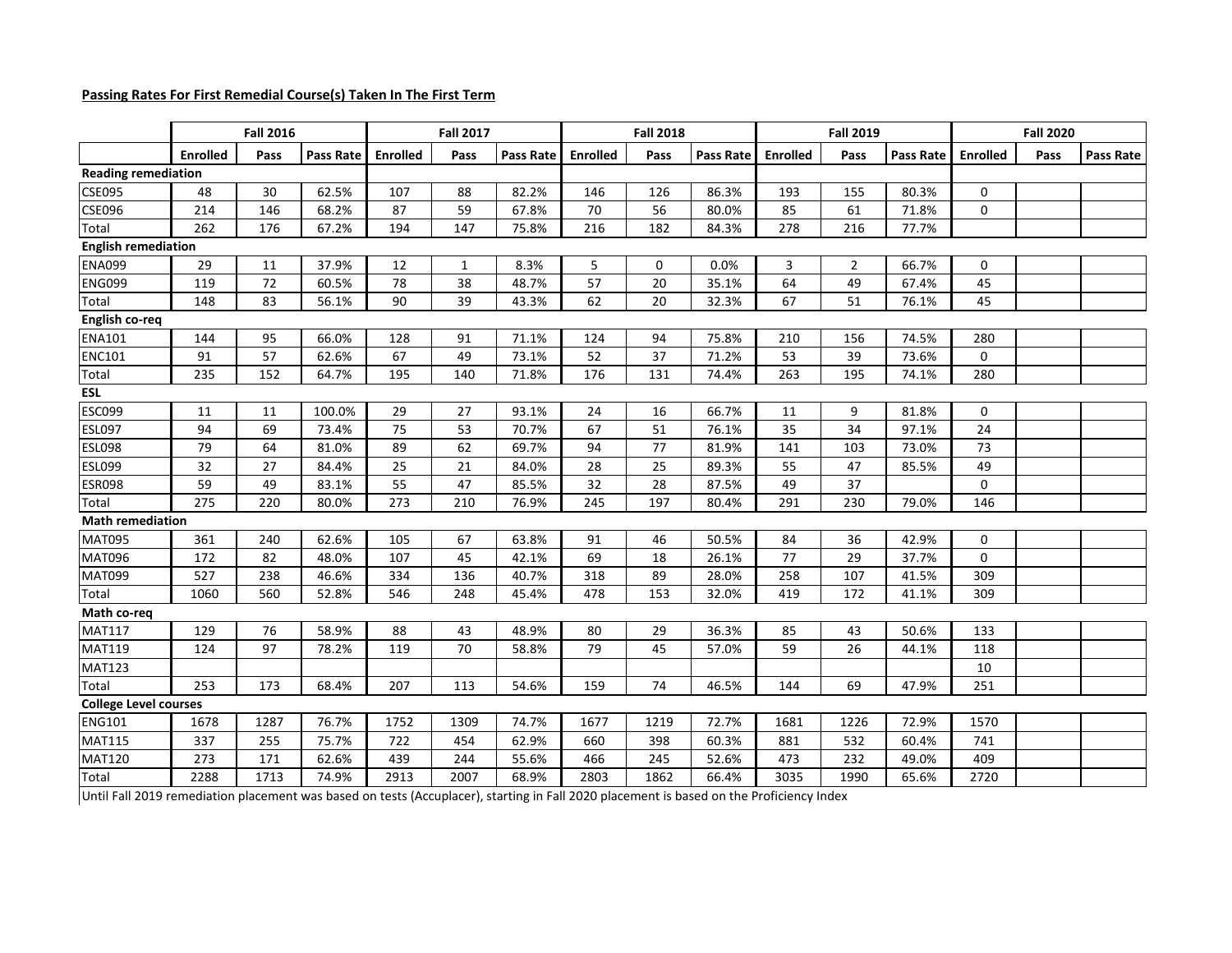## **Remedial Placement Distribution**

|                                                     |       | <b>Fall 2016</b> |          | <b>Fall 2017</b> |       | <b>Fall 2018</b> |          | <b>Fall 2019</b> | <b>Fall 2020</b> |                 |  |
|-----------------------------------------------------|-------|------------------|----------|------------------|-------|------------------|----------|------------------|------------------|-----------------|--|
|                                                     | 1st   |                  |          |                  | 1st   |                  |          |                  | 1st              |                 |  |
|                                                     | Time  |                  | 1st Time |                  | Time  |                  | 1st Time |                  | Time             |                 |  |
|                                                     | Full- | $%$ of           | Full-    | $%$ of           | Full- | $%$ of           | Full-    | $%$ of           | Full-            | $%$ of          |  |
|                                                     | time  | <b>Students</b>  | time     | <b>Students</b>  | time  | <b>Students</b>  | time     | <b>Students</b>  | time             | <b>Students</b> |  |
| All First-time Full-time Students                   | 2659  |                  | 2579     |                  | 2348  |                  | 2631     |                  | 2214             |                 |  |
|                                                     |       |                  |          |                  |       |                  |          |                  |                  |                 |  |
| College level courses (No Remediation)              | 631   | 23.7%            | 1179     | 45.7%            | 1184  | 50.4%            | 1341     | 51.0%            | 1291             | 58.3%           |  |
|                                                     |       |                  |          |                  |       |                  |          |                  |                  |                 |  |
| Remediation (can be duplicated)                     |       |                  |          |                  |       |                  |          |                  |                  |                 |  |
| Need Math                                           | 1770  | 66.6%            | 967      | 37.5%            | 767   | 32.7%            | 739      | 28.1%            | 670              | 30.3%           |  |
| <b>Need Writing</b>                                 | 839   | 31.6%            | 666      | 25.8%            | 545   | 23.2%            | 755      | 28.7%            | 525              | 23.7%           |  |
| <b>Need Reading</b>                                 | 468   | 17.6%            | 442      | 17.1%            | 389   | 16.6%            | 461      | 17.5%            | 65               | 2.9%            |  |
| <b>ESL</b>                                          | 333   | 12.5%            | 307      | 11.9%            | 287   | 12.2%            | 348      | 13.2%            | 148              | 6.7%            |  |
| Need Writing (No ESL)                               | 506   | 19.0%            | 359      | 13.9%            | 258   | 11.0%            | 407      | 15.5%            | 377              | 17.0%           |  |
|                                                     |       |                  |          |                  |       |                  |          |                  |                  |                 |  |
| <b>Remediation combination (Mutually exclusive)</b> |       |                  |          |                  |       |                  |          |                  |                  |                 |  |
| Need Only Math                                      | 1101  | 41.4%            | 624      | 24.2%            | 521   | 22.2%            | 422      | 16.0%            | 383              | 17.3%           |  |
| Need Only Writing (No ESL)                          | 153   | 5.8%             | 203      | 7.9%             | 164   | 7.0%             | 263      | 10.0%            | 215              | 9.7%            |  |
| Need Only Reading                                   | 17    | 0.6%             | 67       | 2.6%             | 54    | 2.3%             | 62       | 2.4%             | 7                | 0.3%            |  |
| Need Math and Writing                               | 306   | 11.5%            | 131      | 5.1%             | 90    | 3.8%             | 144      | 5.5%             | 260              | 11.7%           |  |
| Need Math and Reading                               | 71    | 2.7%             | 43       | 1.7%             | 44    | 1.9%             | 51       | 1.9%             | 8                | 0.4%            |  |
| <b>Need Writing and Reading</b>                     | 88    | 3.3%             | 163      | 6.3%             | 179   | 7.6%             | 226      | 8.6%             | 31               | 1.4%            |  |
| Need Math, Reading and Writing (No ESL)             | 122   | 4.6%             | 54       | 2.1%             | 36    | 1.5%             | 26       | 1.0%             | 7                | 0.3%            |  |
| Need Math, Reading and Writing and ESL              | 170   | 6.4%             | 115      | 4.5%             | 76    | 3.2%             | 96       | 3.6%             | 12               | 0.5%            |  |

Until Fall 2019 remediation placement was based on tests (Accuplacer), starting in Fall 2020 placement is based on the Proficiency Index